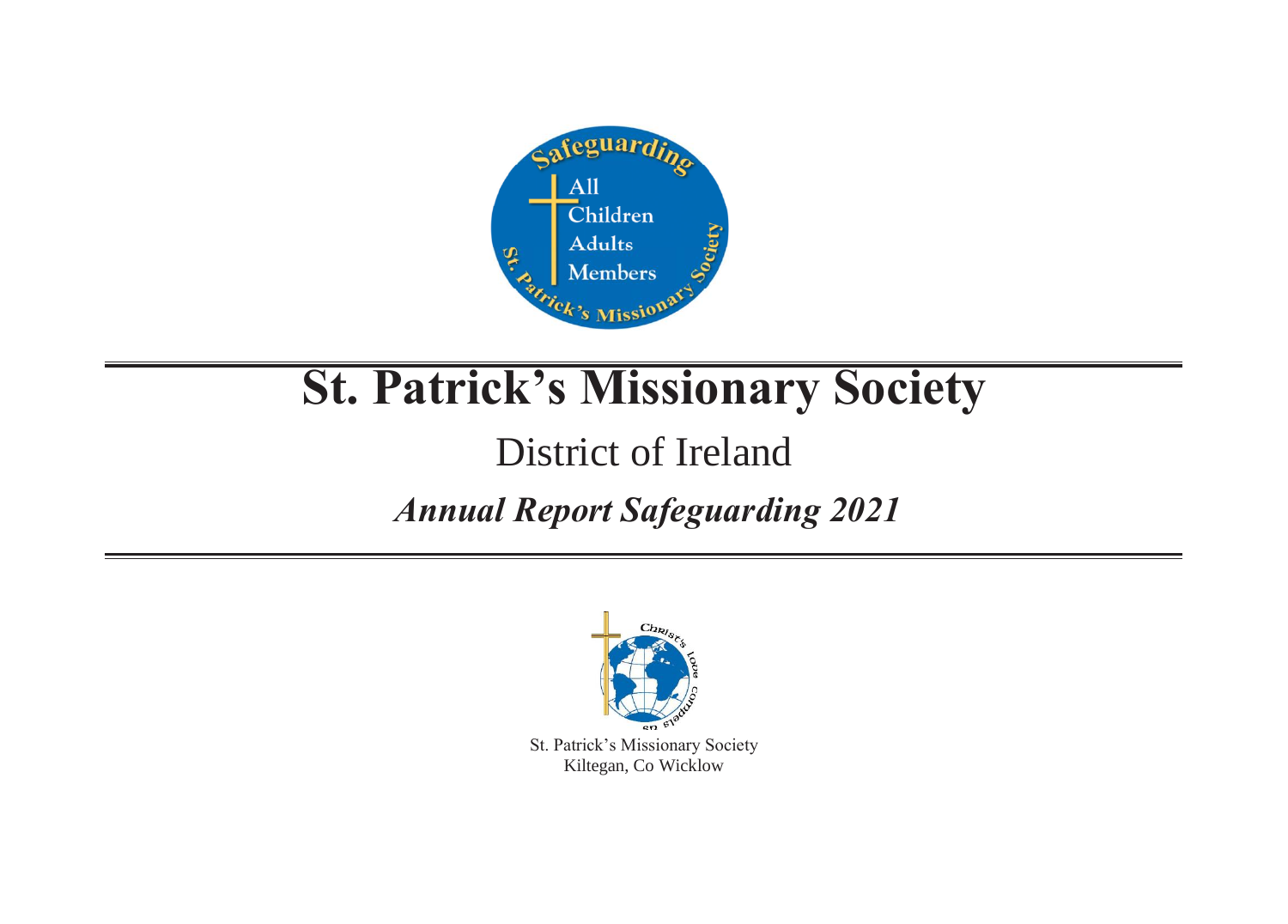

**SAFEGUARDING COMMITTEE REPORT 2021 DISTRICT OF IRELAND ST. PATRICK'S MISSIONARY SOCIETY**



#### ➢ **Meetings**

The safeguarding committee met via zoom throughout the year, to comply with the ongoing public health advice. Meetings were held in March, May, October and December. A report was generated from each meeting and signed by Sandra Neville (Chairperson).

#### ➢**Areas of work addressed by the committee were:**

#### - **Annual Report:**

An annual report for 2020 was developed, signed off by the committee. The report was forwarded to Fr Tomas O'Connor (District Leader), Fr Victor Dunne (Society Leader), NBSCCCI Office did not require notification this year (Normally we would notify them by letter). The report is also accessible on the [www.spms.org.](http://www.spms.org/)

#### - **Safeguarding Strategic Plan 2021-2024:**

The Safeguarding Strategic Plan was reviewed and updated for the next three years, this work was done by the committee members and signed off at the May committee meeting. The strategic plan is accessible on the website; www.spms.org

#### - **Training and support:**

A report on training and support activities was delivered and discussed at each meeting. As a result of the Covid-19 crisis no training was delivered during the year to the members or staff. The District Leader, Deputy Leader, House Leader and Safeguarding Co-ordinator attended various trainings offered by the National Safeguarding Board. Annual training plan and report form part of the annual report.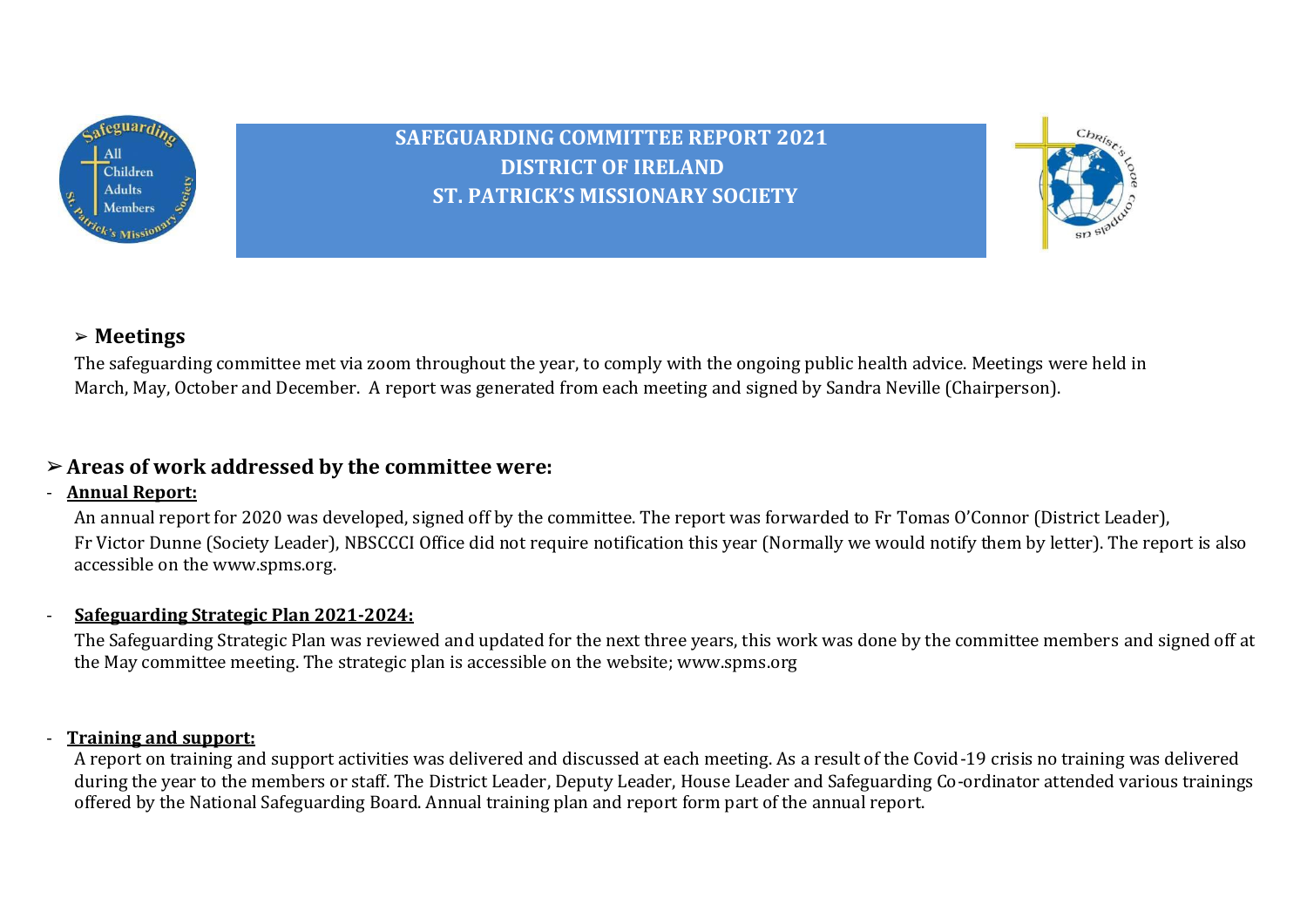#### - **Communication of the safeguarding message**:

In July 2021 the Safeguarding Newsletter was developed and distributed to all members, staff and volunteers. The newsletter is a great tool for highlighting changes in law and in practice of the safeguarding children's policies within the state.

#### - **Garda Vetting:**

The Safeguarding committee has successfully overseen the Garda Vetting of the personnel within the Irish District including society members and staff during 2021

#### - **Auditing and review**:

Annual report 2021 was prepared following completion of progress reports by all community houses.

#### ➢ **Ongoing and future work or tasks of the Safeguarding Committee during 2021:**

The Safeguarding Committee has identified several tasks to be undertaken during 2022 as follows:

- a) Revise the TOR for the Safeguarding Committee
- b) Provide Safeguarding Refresher Session for members and staff
- c) Compliance with GDPR in relation to safeguarding
- d) Continue to update the Safeguarding element of St. Patrick's Missionary Society official website where old documents will be archived and the home page is current containing the current Child Safeguarding Policy and Procedures Document 2018.
- e) To update data base in relation to Garda Vetting, priest's agreement etc.
- f) Consider a review of the Safeguarding Children Policy & Procedures and also updating the Vulnerable Adults Guidance document
- g) Implementation of the Safeguarding Strategic Plan (2021-2024)

#### ➢ **Membership**:

Sandra Neville (Chairperson, Safeguarding Officer), Laura Murphy (Social Care Manger), Fr Tomas O'Connor (District Leader), Fr Billy Fulton, Fr David Walsh (Director of Promotions), Fr Niall Martin, replaced by Fr Enda Kelly in December (House Leader).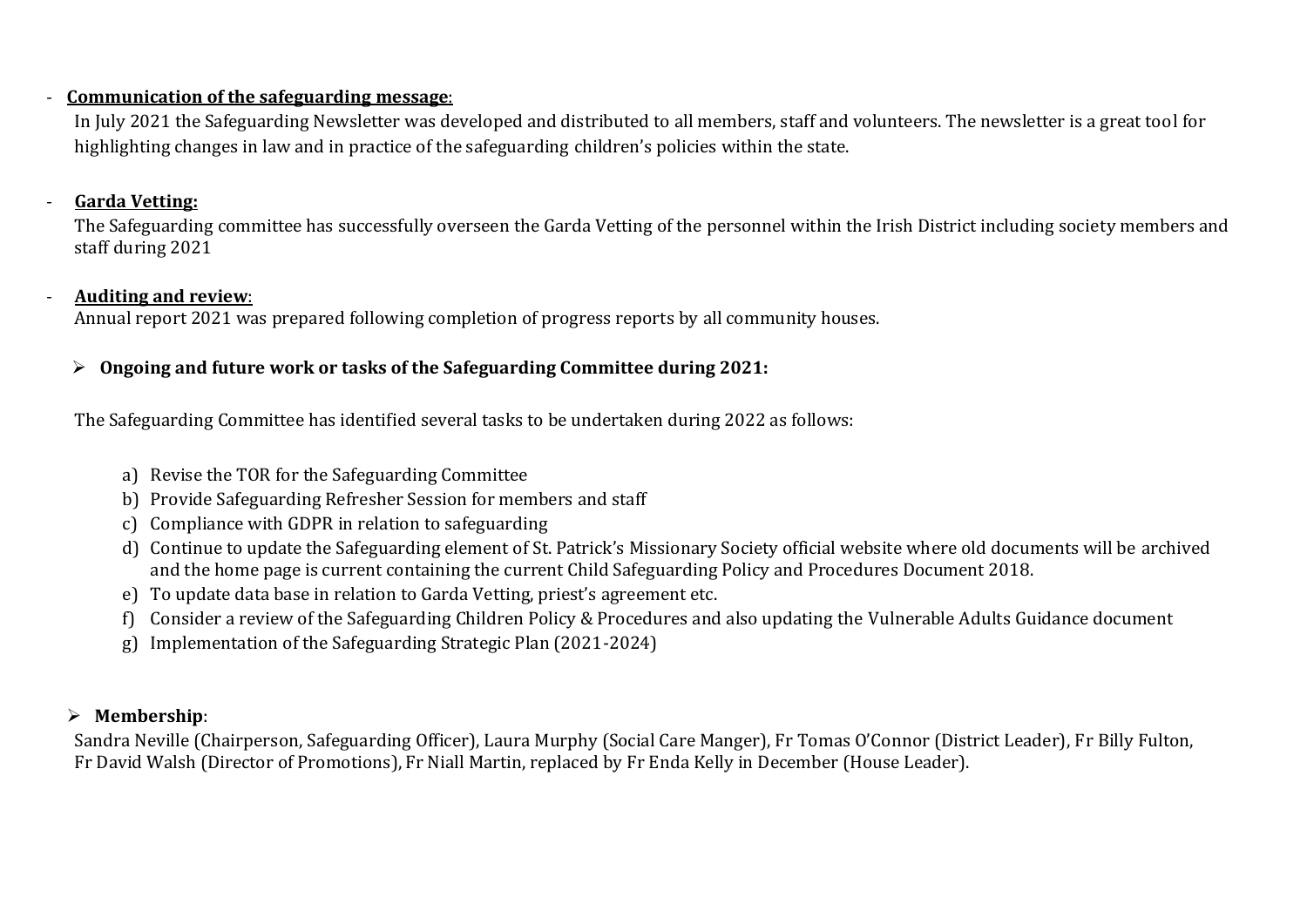

## **Training Report Safeguarding 2021 St. Patrick's Missionary Society**



#### Green: Safeguarding Training Blue: NBSCCCI Training Red: Safeguarding Conference Orange: Other

| <b>TRAINING</b>                     | <b>DELIVERED BY</b> | <b>DATE</b> | <b>ATTENDANCE</b>                                 |  |
|-------------------------------------|---------------------|-------------|---------------------------------------------------|--|
| <b>Safeguarding Update</b>          | <b>NBSCCCI</b>      | 19/01/21    | Sandra Neville Via Zoom                           |  |
| <b>Training on Vademecum</b>        | <b>NBSCCCI</b>      | 30/03/21    | Fr Tomas O'Connor, Fr Pat Murphy & Sandra Neville |  |
| <b>Garda Vetting Unit</b>           | <b>NBSCCCI</b>      | 30/09/21    | Sandra Neville                                    |  |
| <b>Child Safeguarding Statement</b> | <b>NBSCCCI</b>      | 27/10/21    | Fr Tomas O'Connor, Fr Enda Kelly & Sandra Neville |  |
| <b>Safeguarding Update</b>          | <b>NBSCCCI</b>      | 18/11/21    | Sandra Neville                                    |  |
|                                     |                     |             |                                                   |  |
|                                     |                     |             |                                                   |  |
|                                     |                     |             |                                                   |  |
|                                     |                     |             |                                                   |  |
|                                     |                     |             |                                                   |  |
|                                     |                     |             |                                                   |  |

2021; All proposed training events for the members/staff were suspended due to the Covid-19 pandemic, we were unable to deliver training in a Covid-19 safe way and in compliance with the government restrictions.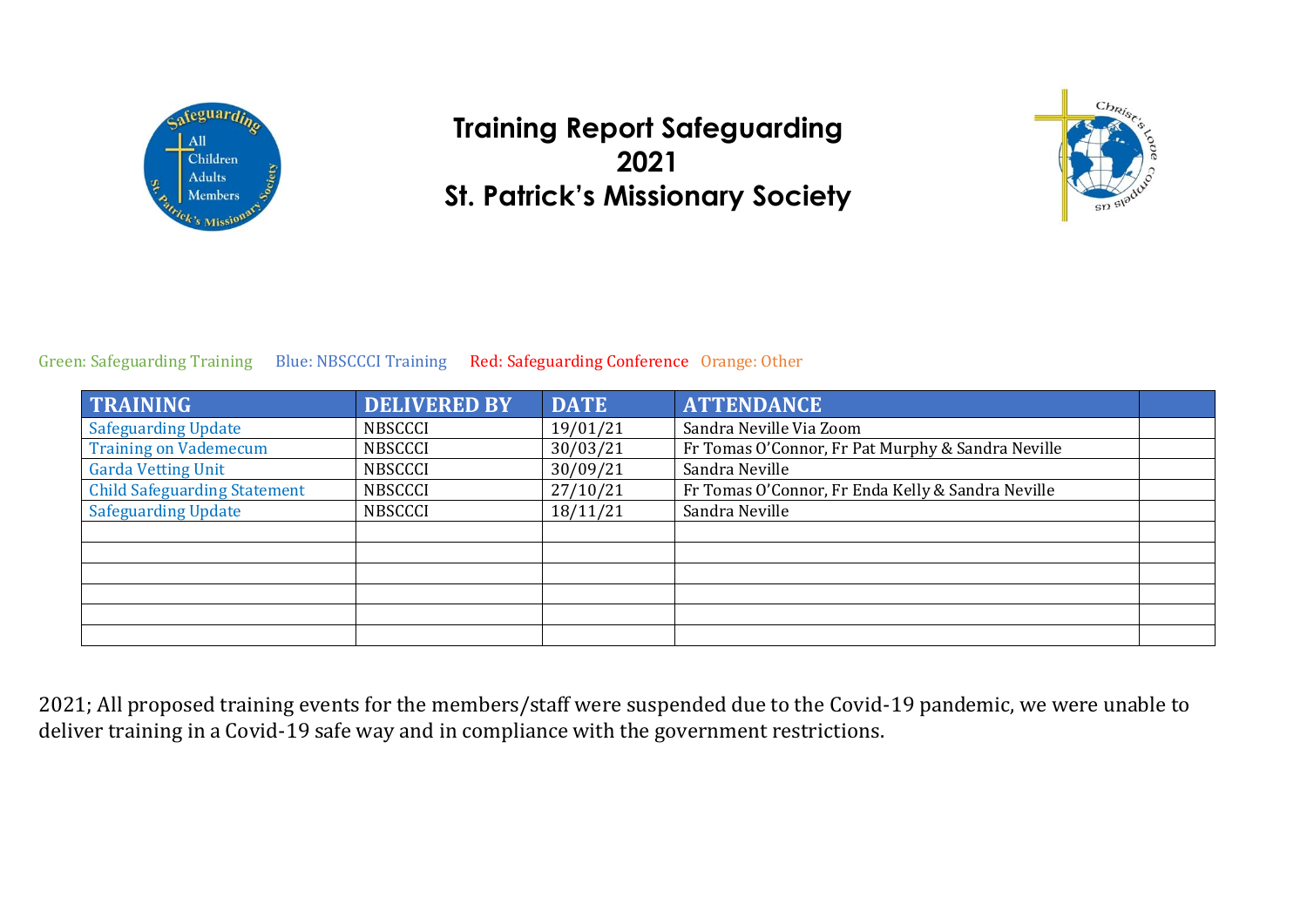

# Safeguarding Annual Training Plan-2022

District Of Ireland St. Patrick's Missionary Society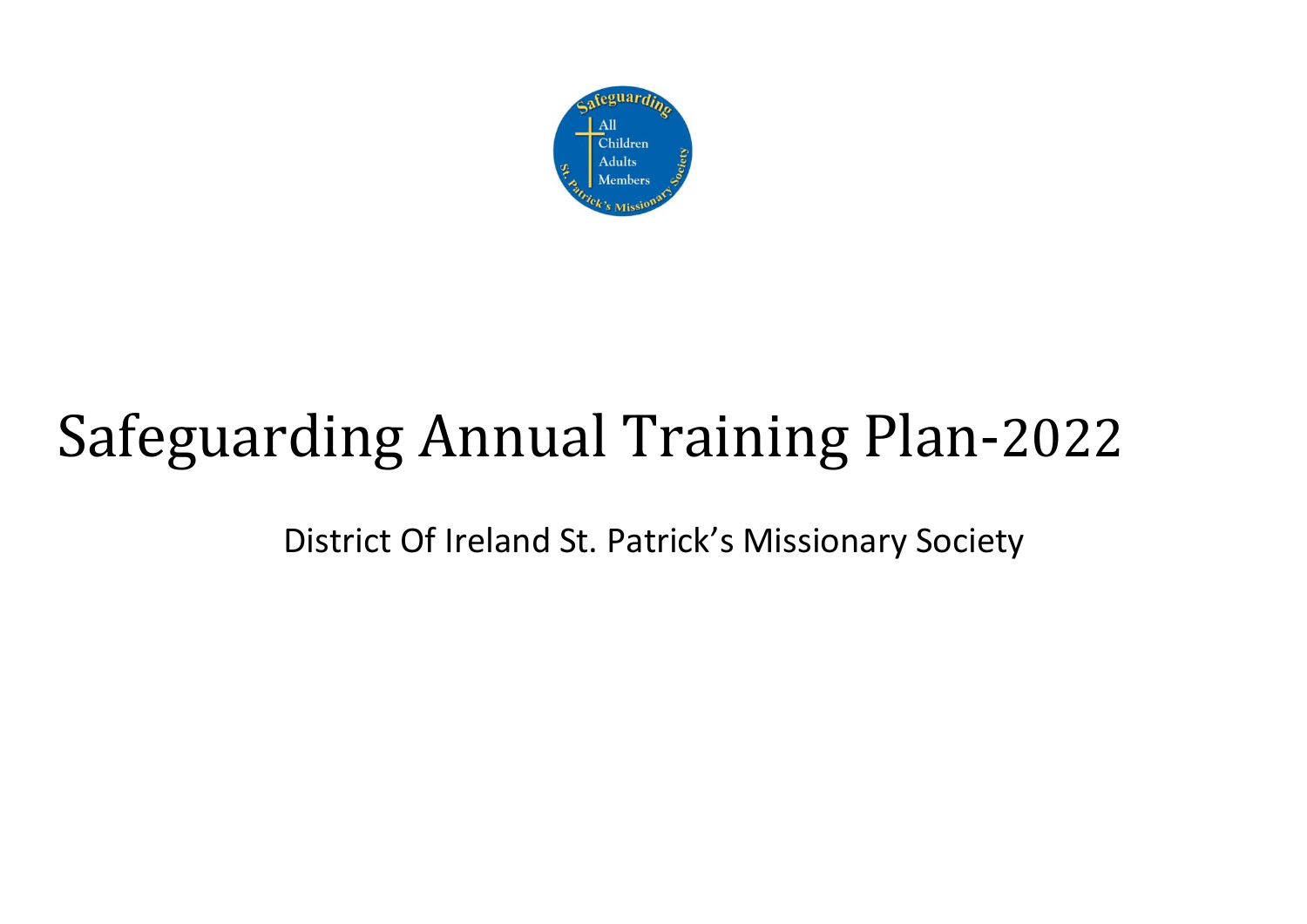## **District of Ireland Safeguarding - Annual Training Plan - 2022**

| <b>Target Group</b>                                                 | <b>Training required</b>                                                   | <b>Delivery by</b><br><b>District</b><br><b>Registered</b><br><b>Trainers</b> | <b>Delivery</b><br>by<br><b>NBSCCCI</b> | <b>When</b>                                                  | <b>Location</b>                                  | <b>Cost</b> |
|---------------------------------------------------------------------|----------------------------------------------------------------------------|-------------------------------------------------------------------------------|-----------------------------------------|--------------------------------------------------------------|--------------------------------------------------|-------------|
| <b>Members</b>                                                      | Refresher training (every<br>three years) or annual<br>information update. | Yes                                                                           | N <sub>o</sub>                          | Dates to be<br>arranged<br>Spring 2022                       | St. Patrick's Kiltegan/Leeson<br>Park            |             |
| <b>Members returning</b><br>from overseas to the<br><b>District</b> | Safeguarding refresher                                                     | Yes                                                                           | N <sub>o</sub>                          | As required                                                  | St. Patrick's Kiltegan                           |             |
| <b>Staff</b>                                                        | <b>Information Session every</b><br>three years                            | Yes                                                                           | No                                      | Dates to be<br>arranged<br>Spring 2022                       | St. Patrick's Kiltegan                           |             |
| <b>New Staff</b>                                                    | <b>Information Session</b>                                                 | Yes                                                                           | No                                      | As required                                                  | As part of induction when staff<br>commence work |             |
| <b>Leadership Team</b>                                              |                                                                            |                                                                               | Yes                                     |                                                              |                                                  |             |
|                                                                     | <b>National Safeguarding</b><br>Conference                                 |                                                                               | Yes                                     | <b>TBA</b>                                                   | <b>TBA</b>                                       |             |
| <b>Safeguarding</b><br><b>Committee</b>                             | <b>National Safeguarding</b><br>Conference                                 |                                                                               | Yes                                     | <b>TBA</b>                                                   | <b>TBA</b>                                       |             |
| <b>Safeguarding Officer</b>                                         |                                                                            |                                                                               | Yes                                     |                                                              |                                                  |             |
|                                                                     | <b>National Safeguarding</b><br>Conference                                 |                                                                               | Yes                                     | <b>TBA</b>                                                   | <b>TBA</b>                                       |             |
| <b>Safeguarding Trainer</b>                                         | <b>Annual Update for Trainers</b>                                          |                                                                               | Yes                                     | <b>TBA</b>                                                   | Maynooth                                         |             |
| <b>Support Personnel</b>                                            |                                                                            |                                                                               |                                         |                                                              |                                                  |             |
| <b>Priests Advisers</b>                                             |                                                                            |                                                                               |                                         |                                                              |                                                  |             |
| <b>Designated Liaison</b><br><b>Person</b>                          |                                                                            |                                                                               |                                         |                                                              |                                                  |             |
| <b>Liaison Person for</b><br><b>Vetting</b>                         | As Required                                                                | N <sub>o</sub>                                                                | N <sub>o</sub>                          | Dates to be provided<br>by National Vetting<br><b>Bureau</b> |                                                  |             |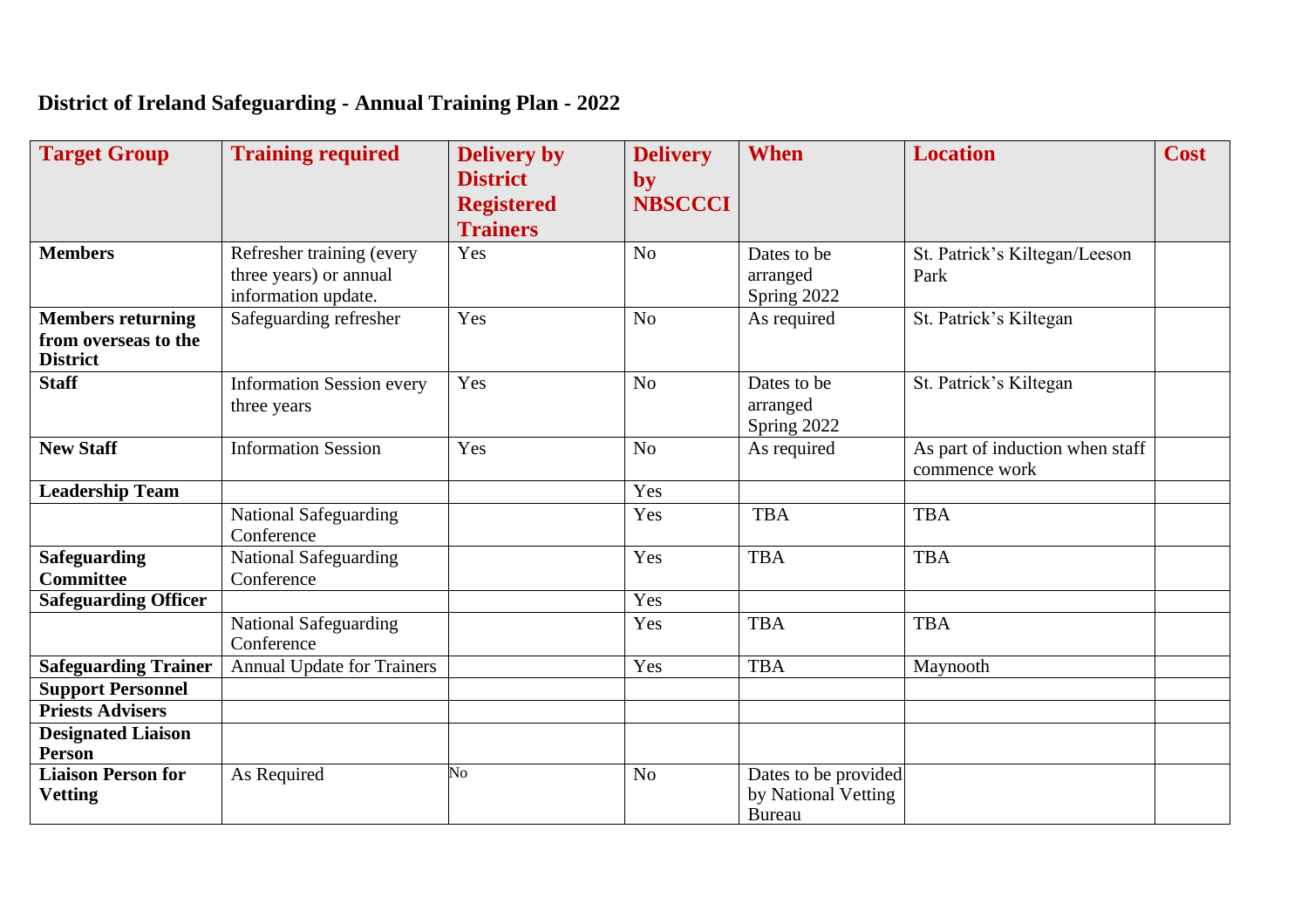

### COMMUNICATION PLAN 2022

DISTRICT OF IRELAND

#### ST. PATRICK'S MISSIONARY SOCIETY.